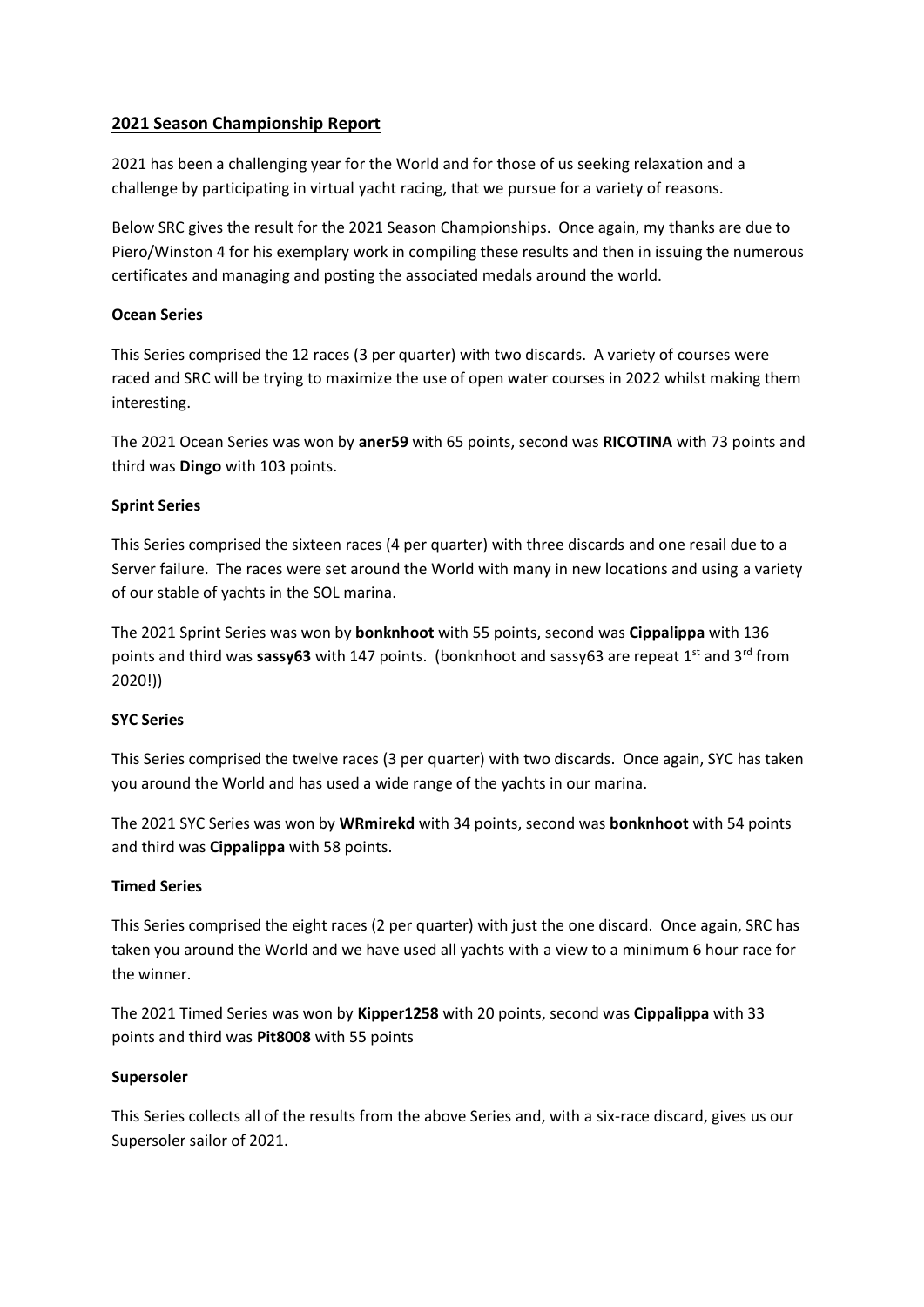The winner of Supersol 2021 is **Cippalippa** with 361 points from competing in all 48 races, streets (or should that be oceans?) ahead of **FreyjaUSA** with 563 points in 2<sup>nd</sup> and **bonknhoot** in 3<sup>rd</sup> with 624 points.

As a staunch supporter of SOL, much respect to **Cippalippa**.

The full details of the results for each of these Series can be found in the Forum on the SOL web page at [https://www.sailonline.org/board/thread/17566/2021-championships-final-results-and](https://www.sailonline.org/board/thread/17566/2021-championships-final-results-and-p/?page=1#post-17566)[p/?page=1#post-17566](https://www.sailonline.org/board/thread/17566/2021-championships-final-results-and-p/?page=1#post-17566) .

## **NATIONAL RESULTS**

**Poland** is clearly the National Annual Champion on an Individual basis followed by **Italy** and then the **USA**. The individual Gold was won by **WRmirekd**, silver by **Sax747** and bronze by **FreyjaUSA**.

However, it was a different story when it came to three-man teams sailing for their Nation. The winners were **USA** represented by **FreyjaUSA**, **Sailj29** and **Garagiste**. Second was **Italy** with a team of **Sax747**, **Brandystrega** and **Al53\_SSlta**. Third was **Australia** with **Kipper1258**, **Dingo** and **Tyger**.

# **RECENT AMENDMENTS TO - SAILONLINE RACING RULES (SRR), SAILONLINE MEMBERSHIP PAID FORWARD (SMPF) AND NETIQUETTE**

## **SRR**

The SRR are posted on the Home page of SOL and as prescribed are being subject to review by SRC. In the latest edition there are two changes that SRC would like to highlight.

• Rule 4 – Software.

The rule has been amended to ensure that our sailors comply with the intention of the rule which is to equalize the benefit that can accrue from using software to plot a routing. This range of software needs to be constrained and is thus defined in the rule with more explanation in the associated wiki web page.

• Rule 6 – Manners The rule has been expanded to reflect SOL's understanding of Manners.

## **SMPF**

The parameters for a Sailonline Membership Paid Forward have been amended to reflect that this should be a one-time award for winning a nominated race and providing a free introduction for a twelve-month period to SYC membership. Thereafter the SOLer will have to decide whether or not to pay to join SYC to earn points for prizes.

## **NETIQUETTE**

The existing Panel members have been invited to and have accepted to sit for a second year.